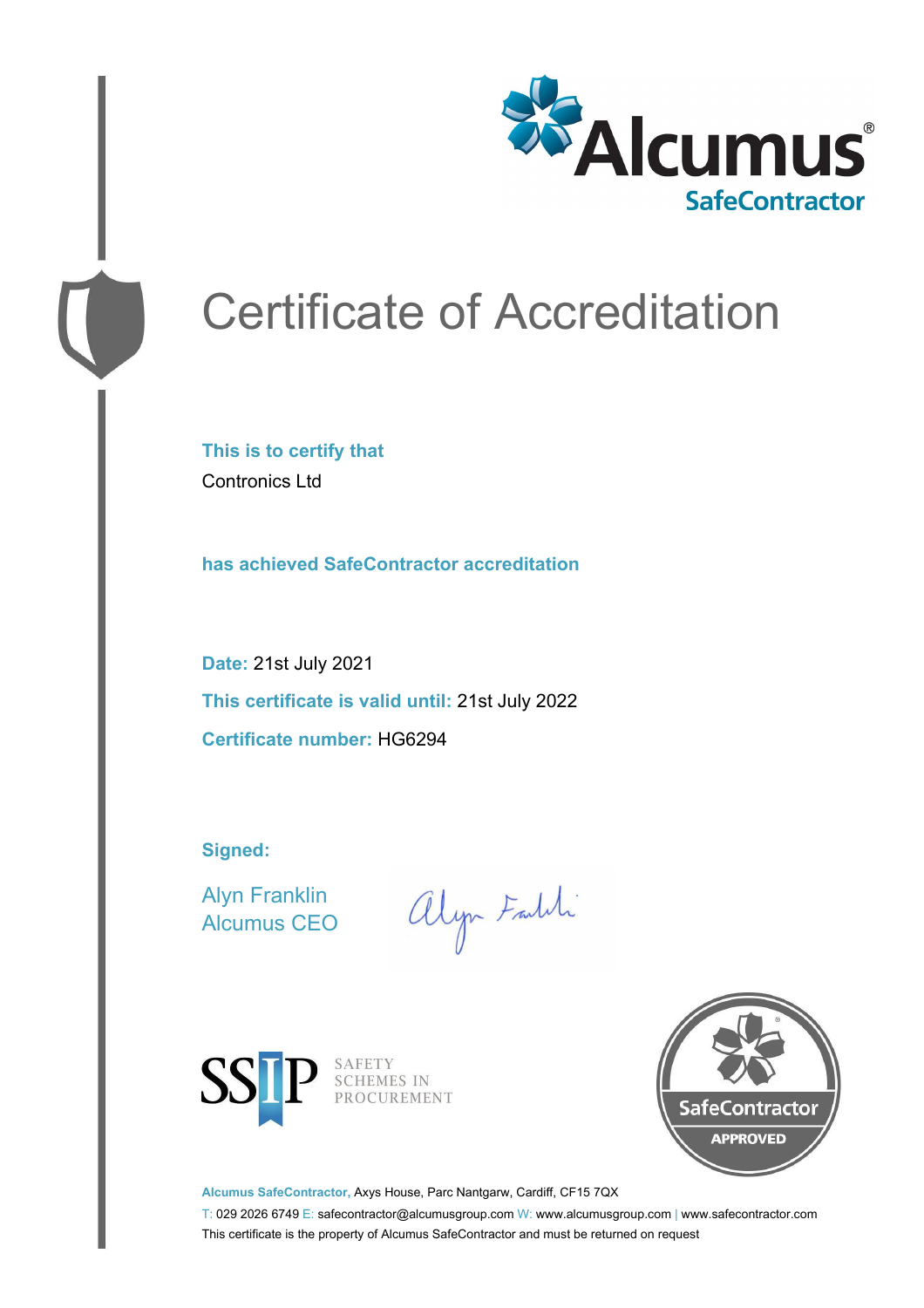

### **Schedule to SafeContractor certificate**

This SafeContractor certificate is awarded for the following services:

#### **Work Categories:**

**Medical, Pharmaceutical & Laboratory Equipment** : Medical, Pharmaceutical & Laboratory Equipment

### **Industry Roles:**

Non-Construction Contractor

### **Category Related Activities:**

Ladders / Step Ladders, Working at Height

**SafeContractor** accreditation has been achieved following an assessment of the contractor's health & safety documentation, and compared against the **SafeContractor** Charter Standards, which set out the health & safety standards required to achieve accreditation.

For more information on the Charter Standards, the **SafeContractor** scheme or for confirmation of this contractor's accreditation please telephone **SafeContractor** on 029 2026 6749.

### **www.alcumusgroup.com www.safecontractor.com**



Alcumus SafeContractor Limited is owned by Alcumus Group Limited Alcumus SafeContractor and the Alcumus SafeContractor logo are trademarks belonging to Alcumus Holdings Limited Company registration number: 07618138